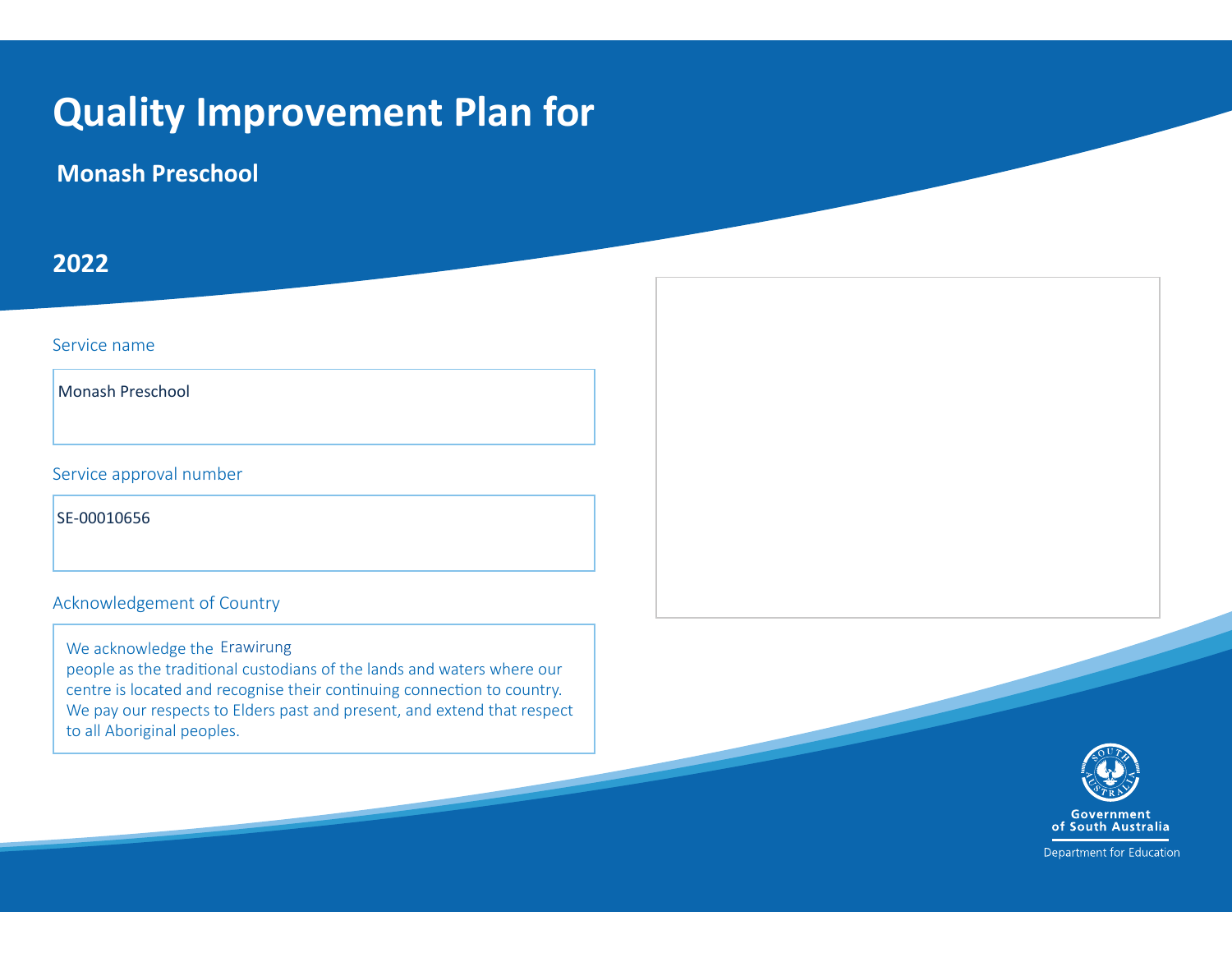## **Context**

### Service Context

Monash Preschool is <sup>a</sup> site based preschool located on the same campus as Monash Primary School. We are <sup>a</sup> Department for Education site, offering high quality preschool education in the Riverland of South Australia. We are located approximately 240kms from Adelaide. We border the Monash Adventure Playground and Monash community oval, and have extensive grounds and play spaces within our school and preschool site.

Children at Monash Preschool access either twelve or fifteen hours of preschool per week (on average), depending on their reason for enrolment. In 2022, the attendance schedule will be every Monday and Wednesday, as well as <sup>4</sup> Thursdays per term. There will be <sup>4</sup> Child Free Days for the purposes of staff training and development during the year.

As an education community, we partner with families to nurture the social and emotional characteristics that all children need to develop to become successful citizens and life-long learners. These commitments form the basis of our work with all children and families fromPreschool, and then into school through to Year 6.

We have a strong commitment to learning improvement, with the vision to develop learners who can talk about their learning, set challenging learning goals, persist with learning, seek feedback to improve and work as <sup>a</sup> member of <sup>a</sup> team.

Building <sup>a</sup> positive sense of self and being able to build respectful relationships with others means that we deliberately offer <sup>a</sup> range of opportunities for children to be engaged and successful at preschool. We enjoy <sup>a</sup> strong and positive relationship with school students and staff. We share learning spaces, create opportunities for Early Years Staff (Preschool to Year 2) to work together to design learning specifically for early years children, participate in <sup>a</sup> "buddy" program and have access to specialist staff as well as the Student Wellbeing teamand admin support.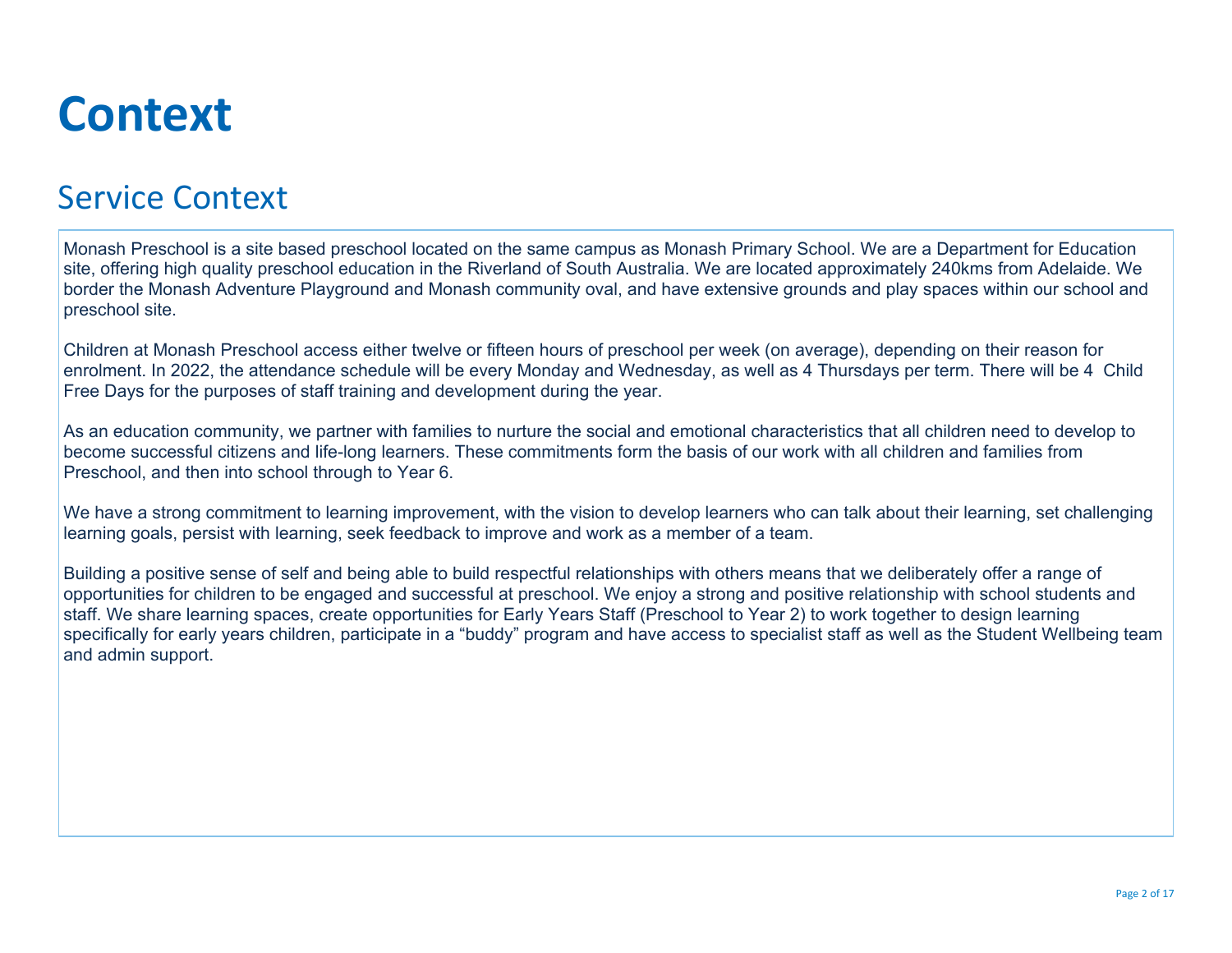## **Context**

### Statement of Philosophy

Enter your site philosophy in the box below, or alternatively attach as an additional document via the Comment option under the Tools tab

At Monash Preschool we nurture respectful, caring relationships that foster inclusion and enable children to learn and succeed through play. We value

- · Respectful, caring relationships
- · Self-aware, confident, persistent individuals
- · Meaningful connections with families and community
- · Learning through child-initiated play.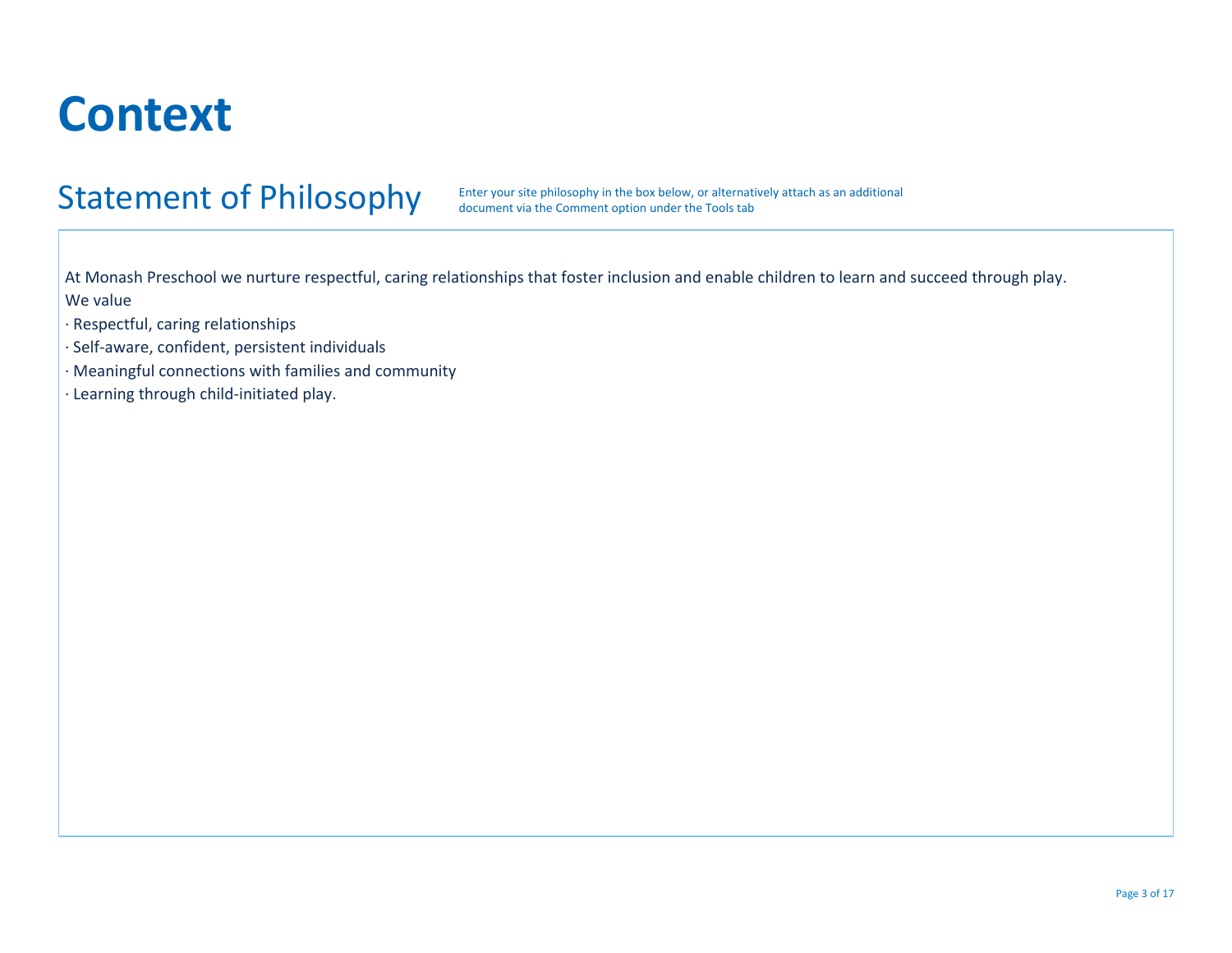With reference to the three exceeding themes:<br>
1. Practice is embedded in service operations<br>
2. Practice is informed by critical reflection 3. Practice is shaped by meaningful engagement with families and/or the community



### **Quality Area 1: Educational Program and Practice**

At Monash Preschool, children's knowledge, ideas, culture, abilities and interests drive curriculum decision-making, based on Belonging, Being, Becoming and the Early Years Learning Framework Learning Outcomes. Our Statement of Philosophy guides the learning program and improvement planning.

Staff begin each year by identifying each child's strengths in relation to identity, connectedness with our community and wider world, physical, social and emotional wellbeing, confidence, curiosity as a learner and effectiveness as a communicator. Information is gathered from families through questionnaires, regular informal chats, formal learning meetings, observations and formative assessments. This information is used to guide the teaching and learning program to offer engaging opportunities to challenge children's thinking and extend their learning and development. An assessment cycle ensures preschool staff gather relevant data and evidence of learning and progress for all children throughout the year.

Staff understand that critical reflection of processes, programs, the physical environment and interactions is essential to creating a productive learning environment. Staff reflect together at the end of each day, evaluating and planning learning opportunities for the next preschool day, based on data collected and staff observations of children's needs, ideas and wonderings. Children's voice and sense of agency is central to our program and underpins many of our decisions.

The teacher meets formally with every family twice during the year to discuss their child's learning goals as part of developing Individual Learning Plans. Families are also invited to arrange a meeting at any time they wish to discuss their child's progress. Staff are deliberate and intentional about the data and assessment information they collect for each child, ensuring it is directly linked to learning goals and progress. Children's portfolios contain learning stories, work samples and evidence of learning, which are sent home with families twice during the year. At this time parents/caregivers are invited to add feedback in designated boxes highlighted on the learning stories and snapshots. The portfolios are available for families to peruse at any time. At the end of the year, the portfolios and a Statement of Learning are provided to the family as a celebration of their child's learning and progress.

The learning program and 'This week we have...' summaries are available to families on Class Dojo and on the sign in desk in the preschool.

Children who have been identified for support are monitored and tracked at fortnightly staff meetings. These discussions and agreed strategies are documented. Children with identified needs are grouped for small group intentional teaching and targeted activities. Focus areas for individual children are also recorded in our planning documents as well as on individual sheets designated for observation collection, for easy access by all staff, including relief staff. We regularly share updated information with parents on a one-to-one basis at drop off and pick up times.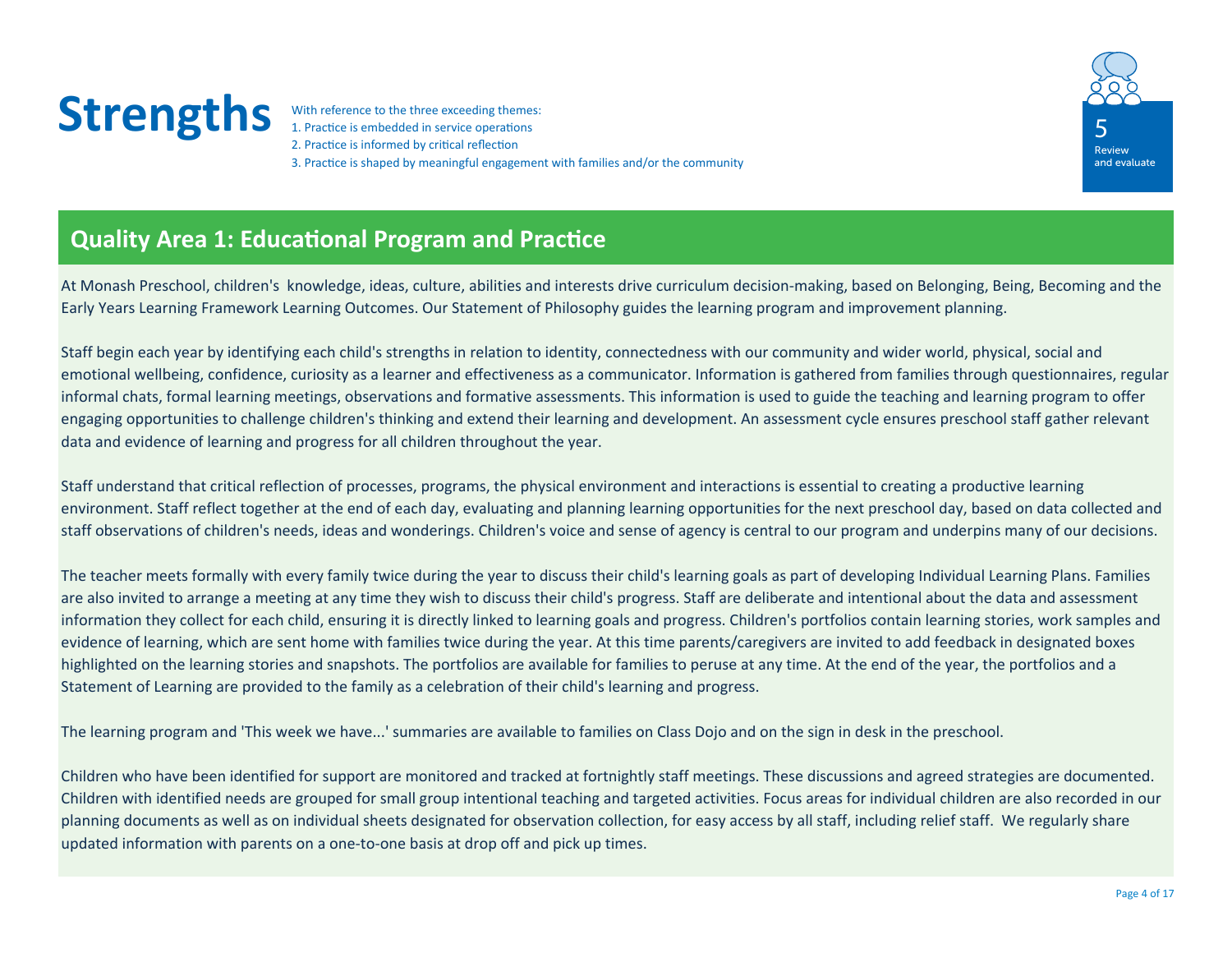With reference to the three exceeding themes:<br>1. Practice is embedded in service operations<br>2. Practice is informed by critical reflection 3. Practice is shaped by meaningful engagement with families and/or the community



### **Quality Area 2: Children's Health and Safety**

Rest and quiet areas are provided in both inside and outside spaces. A couch and cushions are available inside, providing children with the opportunity to relax and or sleep as they need to. The verandah area contains large leaf shades, cushions and books, and educators set up other spaces on the grass and under trees to encourage rest and relaxation as appropriate. As part of our daily routine, children have a dedicated rest time after lunch - they read, listen to music, and lie down with a cushion. Children are encouraged to independently seek opportunities for sleep and rest.

At Monash Preschool, staff sit with the children at lunchtime, modeling healthy lunch choices and engaging in reciprocal conversations. Children are supported during eating times to ensure fruit is eaten before packaged snacks and sandwiches are eaten first at lunch time. Get up and Grow: Healthy Eating and Physical Activity for Early Childhood Guidelines are available in the Parent Library and inform our food choices for cooking experiences as well as discussions with children and families around lunch box options. Once children have finished their lunch eating routine, they put their lunch things away, clean their own placemat and join others on the mat for relaxation time.

Our Preschool program includes children learning about what it means to be healthy and making healthy choices. We regularly provide opportunities for children to try new foods and engage in cooking and food preparation experiences. Connecting with members of the community such as chefs and fruit growers, as well as learning about foods of different cultures, is part of our annual program when possible.

Special consideration and procedures are in place for children with dietary needs and Health Care Plans are updated and stored in the Staff Sign-in folder for staff only access. Daily physical activity is embedded in our program. Children have access to the Outdoor Learning Environment throughout the day, they make choices about the outdoor play equipment and appropriate protective clothing is available for play to continue during wet weather. The UV is checked on-line as part of our morning routine, giving children the required information about the weather and sun smart actions.

First aid processes are well established and emergency contact details are available for quick access in the case of an emergency. Bathroom and kitchen facilities are well maintained and clean, with adequate signage and appropriate procedures displayed. Since 2019, WHS practices and procedures have been streamlined to ensure we have effective practices occurring across our whole site. An admin SSO is responsible for supporting the WHS portfolio across the site.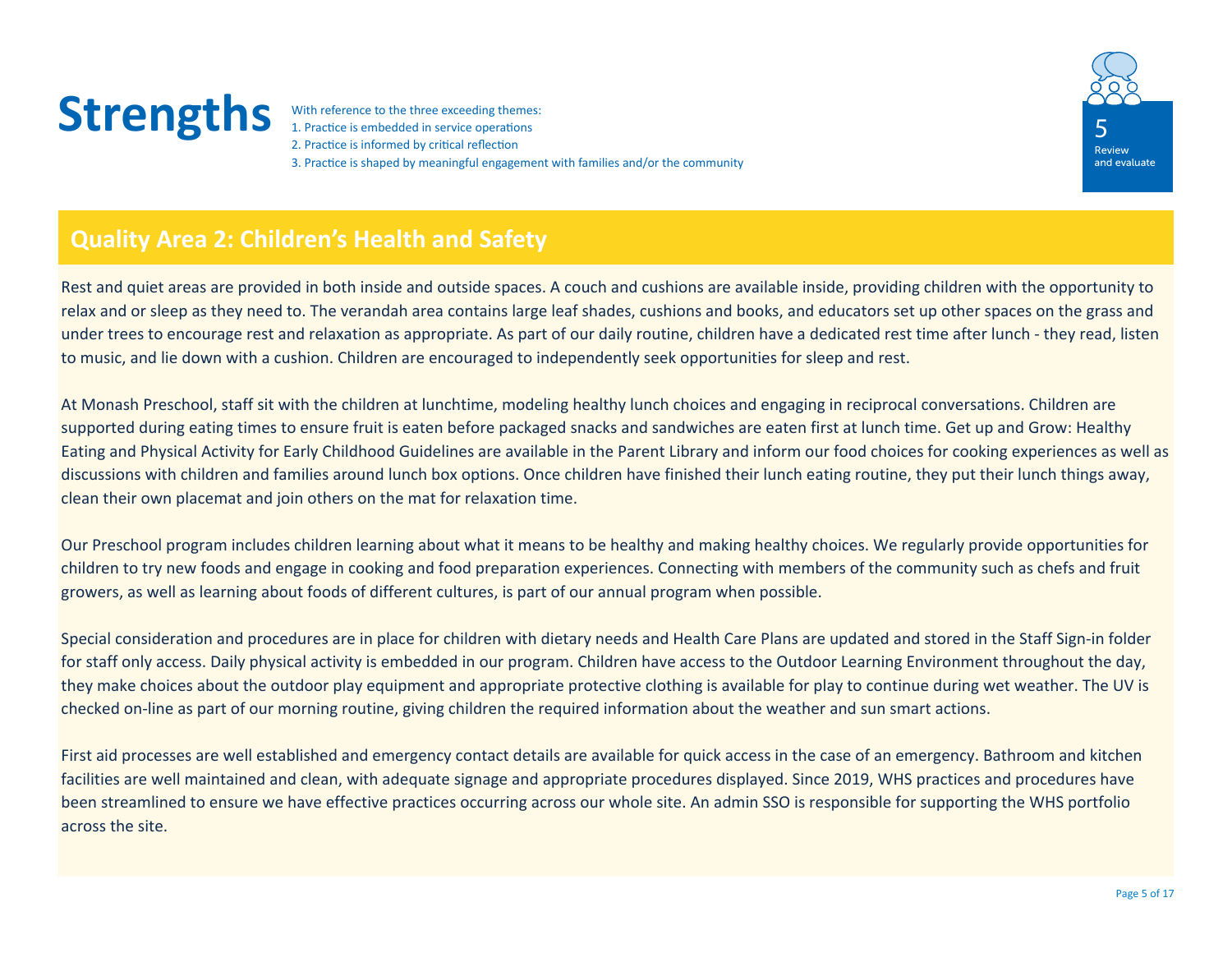With reference to the three exceeding themes:<br>
1. Practice is embedded in service operations<br>
2. Practice is informed by critical reflection 3. Practice is shaped by meaningful engagement with families and/or the community



### **Quality Area 3: Physical Environment**

Monash Preschool is located in a purpose built preschool which adjoins Monash Primary School and, in 2019, amalgamated with the school to become a site-based preschool. The preschool program utilises the range of school facilities available, including the Library, Computer Room, Music room, Covered Outdoor Learning Area and extensive oval. Within the preschool space, there are two outdoor learning areas, one of which is specifically dedicated to nature play to promote imaginative and dramatic play. The other outdoor space includes a playground, cubby house, large sandpit with a water volcano and water course as well as climbing platforms, a hill, lawn areas and paths. The preschool is well equipped with a wide range of moveable equipment and play resources, and children's voice is integral in the selection of what will be available each day. Further developments of the outdoor learning spaces occurred in 2020, with more planned for 2022, utilising the amalgamation grant to enhance the facilities and learning spaces available to early years children at Monash.

Within the indoor learning space, resources are stored in open shelving to allow children to access desired equipment to support their learning and interest. Depending on the program's focus and learning goals, educators will set up specific learning tasks and invitations to play, to encourage different lines of inquiry and to promote wonderings. Children are encouraged and supported to keep learning spaces tidy, well maintained and free of clutter to assist with the safe and easy navigation of the learning environment. The preschool is well resourced, and due to the connection with the early years of school, educators have access to an extensive range of resources to enhance the program throughout the year.

Promoting sustainability and environmental care through effective recycling processes has been a focus of 2019, and as such children actively participate in reducing our contribution to landfill. Children learn about practices such as re-using containers, sorting paper and plastic rubbish for recycling, and re-using food scraps for worm farms or to feed chickens. Community connections are enhanced by organising incursions and excursions to help children learn about more recycling.

Identified hazards or required maintenance is reported to and actioned by relevant site staff, namely the Work Health Safety Manager and the Grounds Manager.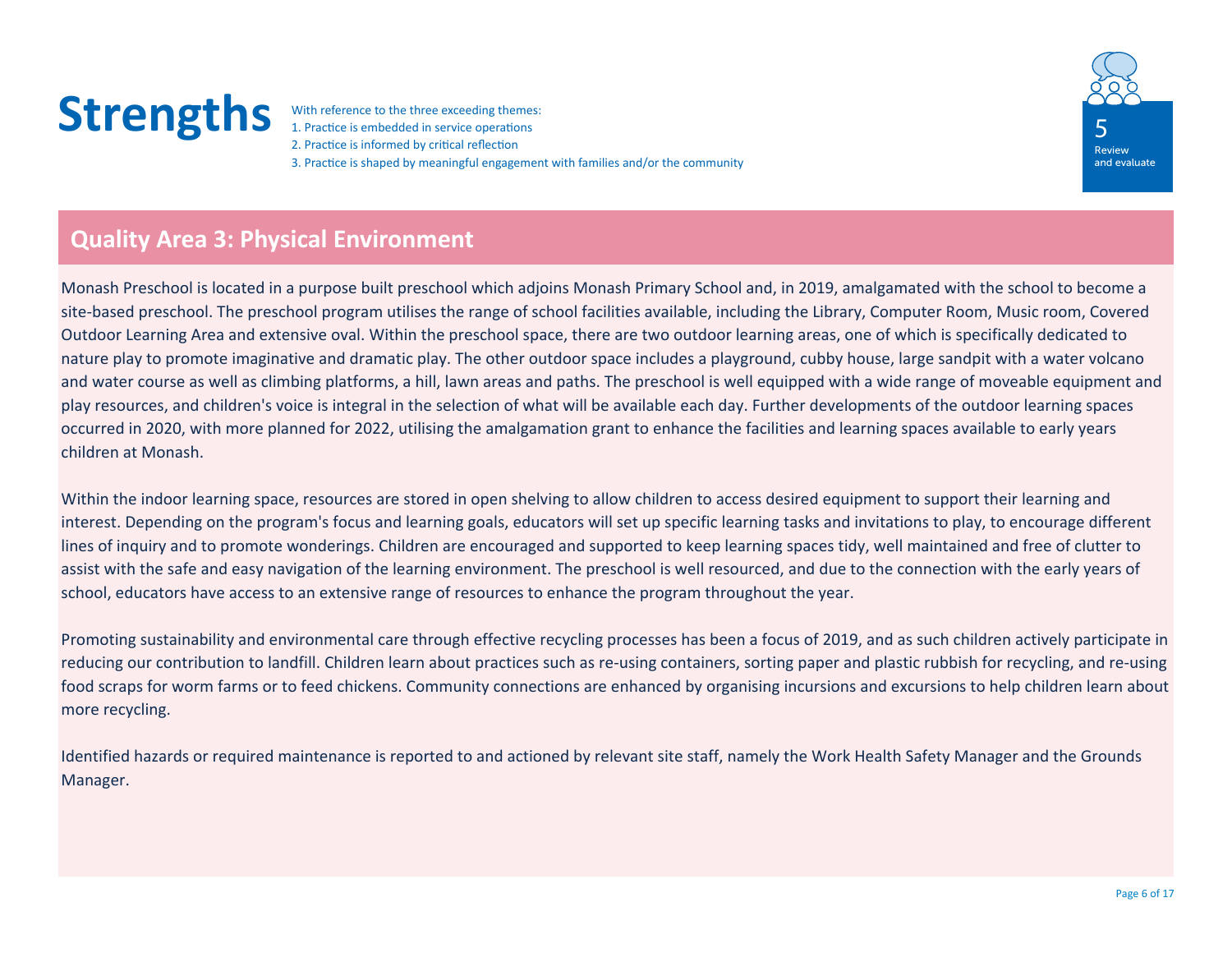With reference to the three exceeding themes:<br>
1. Practice is embedded in service operations<br>
2. Practice is informed by critical reflection 3. Practice is shaped by meaningful engagement with families and/or the community



### **Quality Area 4: Staffing Arrangements**

All staff at Monash Preschool accept responsibility for ensuring our preschool operates as a positive and professional learning community. Interactions convey mutual respect, equity and recognition of each other's strengths and skills.

Families are invited to share information with staff that will support inclusion and understanding of cultural perspectives. This occurs through family surveys on enrolment, as well as during Family Information Sessions and learning discussions. All interactions with or between children, families and other staff members are expected to be respectful and accepting, aligned with our Statement of Philosophy. Skills, contributions and achievements are acknowledged and celebrated through newsletters, Class Dojo, personal letters, notice boards, etc.

Educators are focused, active and reflective throughout the day and make appropriate changes to the program or group times to meet the needs or interests of the group. Processes are in place to ensure there is always a staff member within a learning space that children are accessing.

Until end of 2018, prior to amalgamation, all ECW relievers employed at the site held a minimum Certificate III in Children's Services and the Director held a Graduate Diploma in Strategic Leadership. From 2019, as a site based preschool, contracted SSOs hold a minimum Certificate III in Children's Services and the teacher has a degree in Early Childhood. The Principal has a Bachelor of Early Childhood (Honours) and Masters of Education. Qualifications of contracted staff are framed and displayed on centre walls. We maintain regular teacher and SSO relievers when possible to ensure consistency for children and these relievers are offered inclusion in Child Free Days and Training and Development opportunities. Absent staff are replaced to maintain educator to child ratios. Monash Preschool has a history of supporting Pre-service teachers and TAFE students for placement during their study. We share a photographic display of staff each day. Preschool staff meetings are held fortnightly and regular items on the agenda include areas such as WHS, individual needs, targeted group work, parent conversations and reflection on children's learning. Whole site staff meetings are held weekly, and preschool staff attend meetings specifically related to their role.

Training and development is provided for all staff and offered through external providers and by sharing expertise within the site and across Partnership. Training and development opportunities align with improvement plans to support staff to meet the needs of children. Evidence-based practices form the basis of programming and planning. Since 2019, regular Early Years Team meetings have supported Preschool-Year 2 staff to build connections and develop quality learning programs and opportunities across our early years.

As part of the self-review cycle, a Child Free Day is scheduled in Term 4 for educators to reflect on our Statement of Philosophy, monitor progress against targets, reflect on strengths and improvement areas and celebrate successes. This day is also essential for improvement planning for the following year.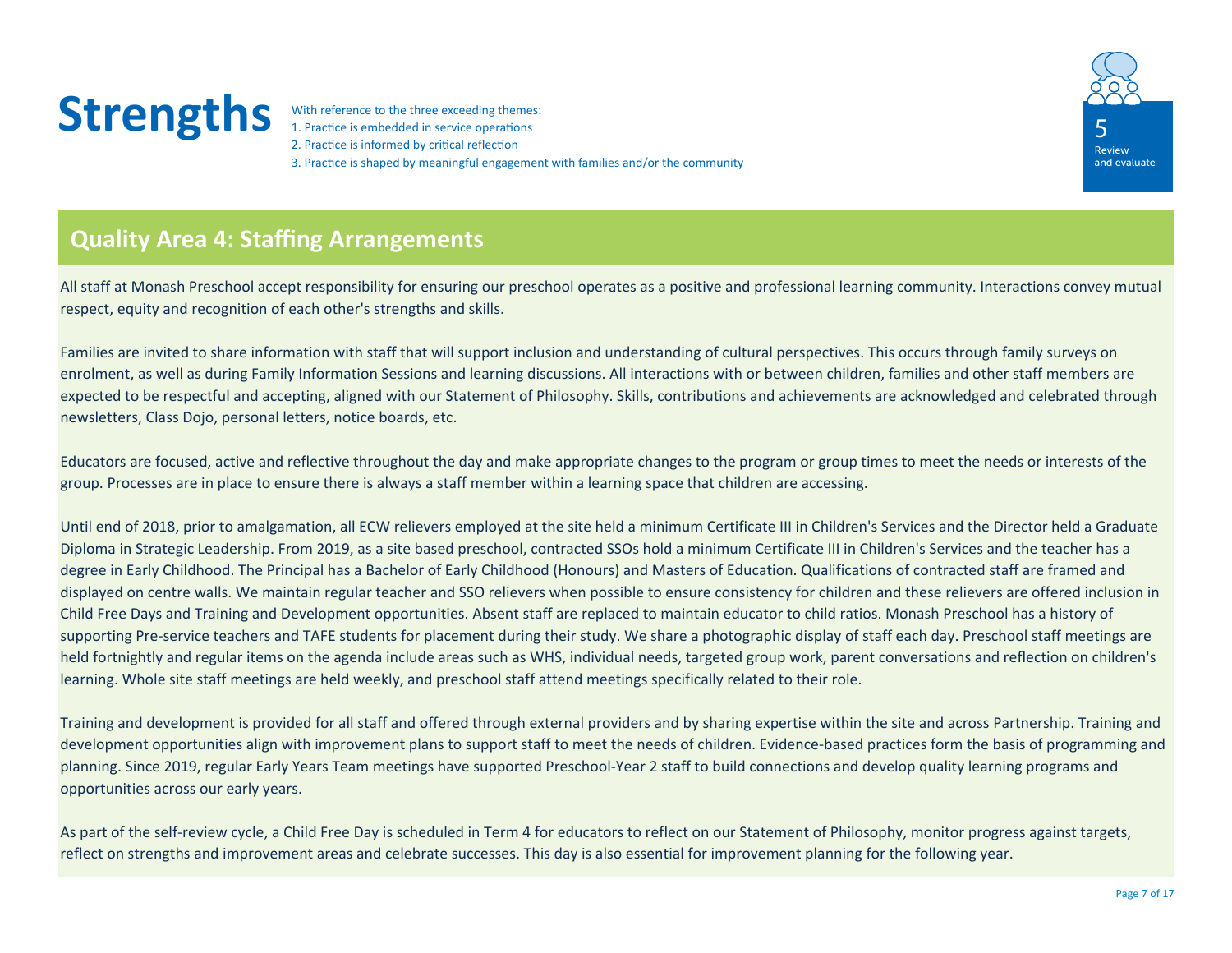With reference to the three exceeding themes:<br>
1. Practice is embedded in service operations<br>
2. Practice is informed by critical reflection 3. Practice is shaped by meaningful engagement with families and/or the community



### **Quality Area 5: Relationships with Children**

At Monash Preschool, we value relationships with children and families. We strive to ensure children and their families feel welcome, respected and safe. We achieve this by getting to know each child and their family, holding special events at the preschool where the children are able to bring along a family member and by warmly greeting each child and their carer by name as they arrive each day.

During the first 4 weeks of the preschool year, we align with the school to have a whole site priority of establishing relationships, building a sense of connectedness and belonging and observing children to note particular needs and strengths that will inform the preschool program.

All children have a social and emotional learner or wellbeing related goal as part of their Individual Learning Plan. We use the Monash 'Social and Emotional Learner' Framework as a basis for our program to support the social and emotional learning of all children. Many children use the language of persistence and confidence and encourage each other to `have a go' and `keep trying'. This builds strong foundations for developing social and emotional learners Preschool to Year 6.

We celebrate children's achievements on a daily basis. Multicultural backgrounds are embraced at Monash Preschool when we learn songs and basic counting and language from the cultures represented within our preschool. Days of cultural significance are celebrated at preschool under the guidance of families who share their experiences and perspectives with staff and children.

Throughout the day, children are exposed to many opportunities that encourage collaborative learning which helps promote a sense of belonging. Each session, photo and name cards are used by the child who is the `Helping Hand' to say good morning to each individual in the group. Our daily routine is flexible to allow children adequate time to fully engage in their play. Creations such as block buildings are often retained for further development on the next preschool day with children accessing a 'stop' sign to raise awareness to others of `a work in progress'. Other children are included in celebrating the work of others, and we encourage children to share their learning or help each other.

Children at Monash Preschool are supported to learn to manage their behaviour, understand how their actions affect others, respond appropriately to the behaviour of others and communicate effectively to resolve conflicts. Staff provide clear and reasonable instructions and give children choices when necessary. Consequences to inappropriate behaviour are fair and appropriate and support is given to the child as they learn to manage their emotions and work successfully as a member of a community.

Children's engagement levels are monitored using observations and the RRR tool as part of our assessment cycle. Observations are discussed and children requiring support are identified and targeted within the program. Documentation is also entered into each child's Individual Learning Plans for sharing with parents each term.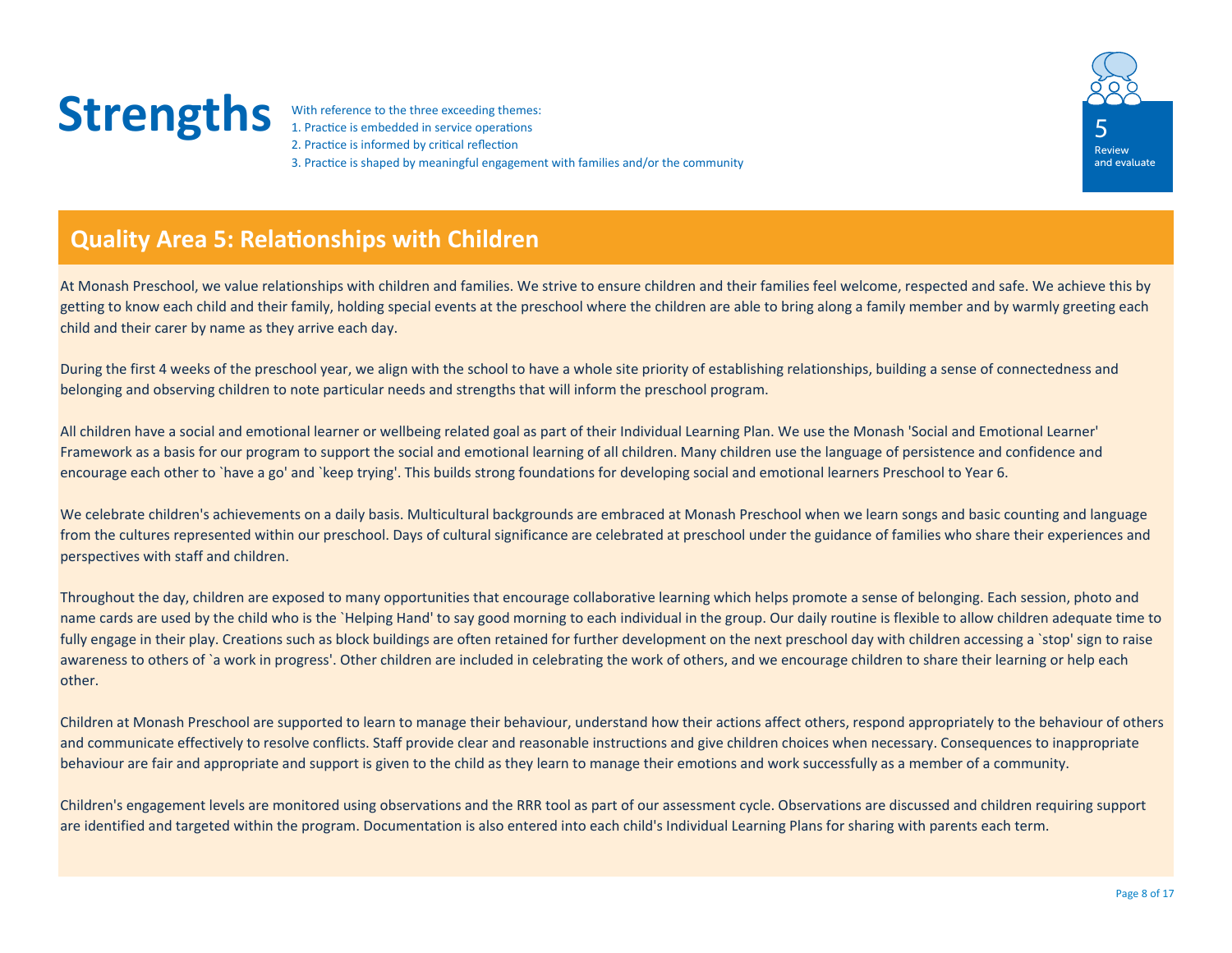With reference to the three exceeding themes:<br>
1. Practice is embedded in service operations<br>
2. Practice is informed by critical reflection 3. Practice is shaped by meaningful engagement with families and/or the community



### **Quality Area 6: Collaborative Partnerships with Families and Communities**

At Monash, we have a history of strong family involvement and we welcome families to be involved in their child's preschool education. Parents are encouraged to stay on in the mornings and spend time engaging in their child's learning for the first part of the day. During this time, staff support each other to allow time for parent conversations that may be of a pressing or urgent manner. We deliberately plan special events throughout the year which provide opportunities for all parents and significant others to be involved such as Twilight Preschool, Mother's and Father's Day Breakfasts, Sports Day and the annual Family Fun night (incorporating children's self-portrait art works). Furthermore, we employ a range of communication modes to ensure families are informed of the preschool program and events, as well as celebrate achievements and daily happenings. Since 2019, 100% of families acknowledged that they connected with at least one form of our communication modes: Class Dojo, newsletters, face-to-face meetings, phone calls/SMS and Facebook, and 100% of families attended Learning discussions.

New families are invited to attend a Pre-Entry Welcome Evening where we provide a Welcome Pack and introduce them briefly to the Australian Early Years Learning Framework (EYLF), Preschool Indicators of Literacy and Numeracy, National Quality Standards, and our Statement of Philosophy. This offers them the chance to meet staff and each other, familiarise themselves with the preschool, hear about daily routines and gather ideas about how to support their child to have a successful transition to preschool. This meeting also gives parents the opportunity to share information about their child and raise any questions or concerns they may have around their child starting preschool.

Our 2019 and 2020 Parent Opinion Surveys returned extremely positive results, with 10 of 14 families participating in the survey in 2019 and 11 of 25 in 2020. All responses to all questions across the two years were 'strongly agree' or 'agree'. Families also had the opportunity to provide some comments, and all of these were very positive.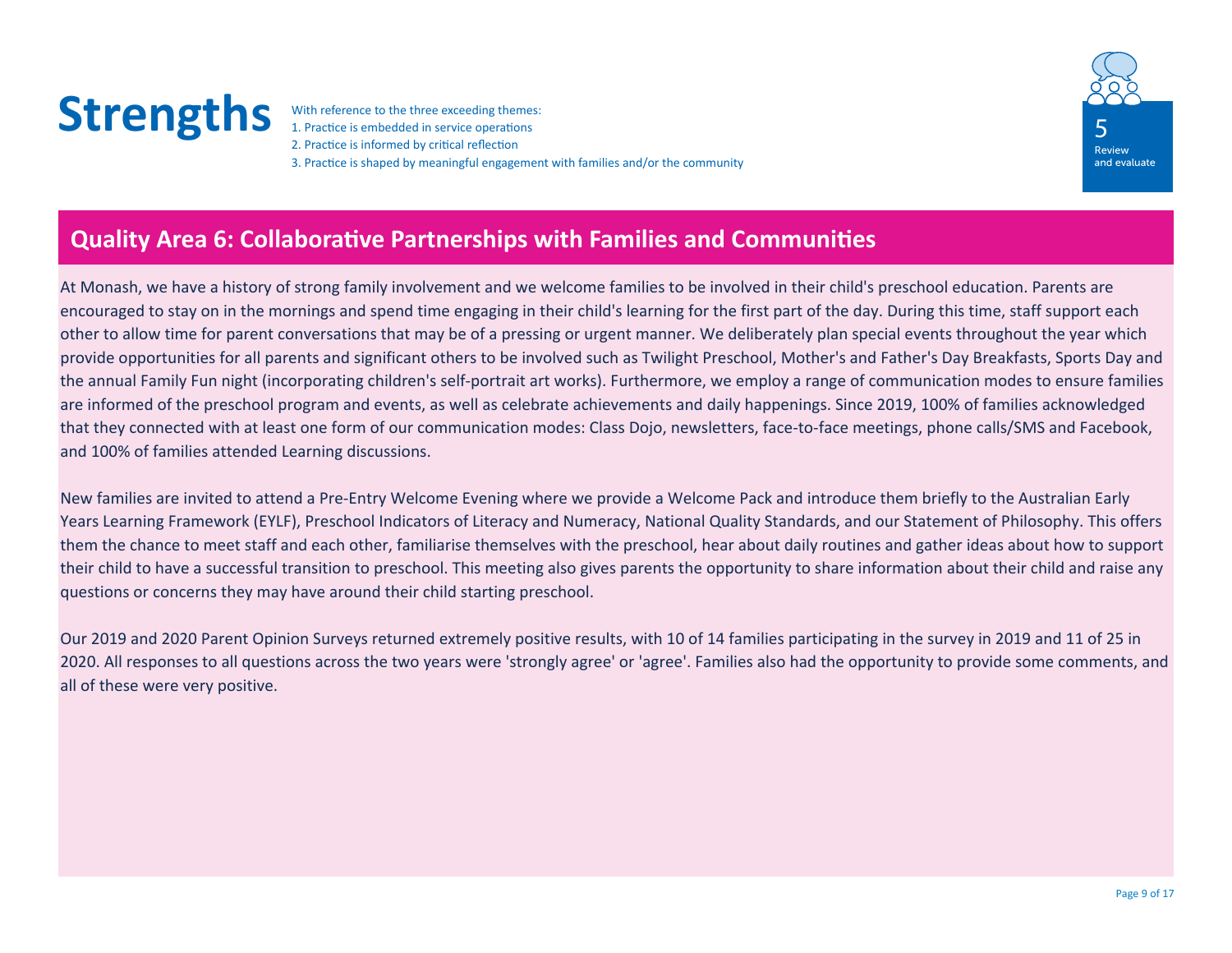With reference to the three exceeding themes:<br>
1. Practice is embedded in service operations<br>
2. Practice is informed by critical reflection 3. Practice is shaped by meaningful engagement with families and/or the community



#### **Quality Area 7: Governance and Leadership**

From 2019, the Principal is responsible for the effective leadership of Monash Preschool, and works collaboratively with the teacher to provide a high quality learning program. Administrative tasks have been streamlined where possible, and undertaken by the school admin staff as per school processes. The preschool teacher has additional administrative time allocated each week to support the Principal to ensure effective leadership and management of the preschool, as well as track and monitor improvement plans. SSO staff are actively involved in planning and programming, and are essential to the provision of a high quality program. Documentation of staff meetings and planning is shared with the Principal via email.

At the end of 2018, with the closure of Monash Kindergarten, the Monash Primary School Governing Council unanimously agreed to amend the Constitution to ensure at least one representative from the preschool is a member of the site's Governing Council each year. In addition, an Early Years sub-committee provides an opportunity for families to have a voice in matters specifically related to the early years (Preschool-Year 2) at Monash.

The Statement of Philosophy (SOP) was reviewed in 2019 following the amalgamation, and underpins the approach to teaching and learning at our preschool. Improvement priorities, goals, actions and success criteria are reflective of the SOP. Families learn about and build an understanding of the SOP during information sessions, Family Information packs, the website and ongoing communication from preschool staff.

All staff are committed to a cycle of continuous improvement, critical reflection and self-review as part of improvement planning. Performance and Development planning enables staff to connect with colleagues across the site to develop and meet their goals. Staff are involved in conversations with the Principal/other Line Managers as well as Team Meetings and focussed colleague conversations. PDPs are closely aligned with site priorities and reflective of personal goals, and incorporated into the review cycle.

Records and information are stored appropriately in the preschool office or admin building. Information is shared with families on a regular basis via newsletters, notices at sign-in desk, conversations with parents during drop offs and pick-ups, Learning Discussions, Facebook page, SMS, Class Dojo and notes home via children's note pockets. The preschool has a mobile phone to enable staff to text and use Dojo to share information about children and share in special achievements as they occur. Grievances are managed according to the Grievance procedures, dealt with in a timely manner and documented.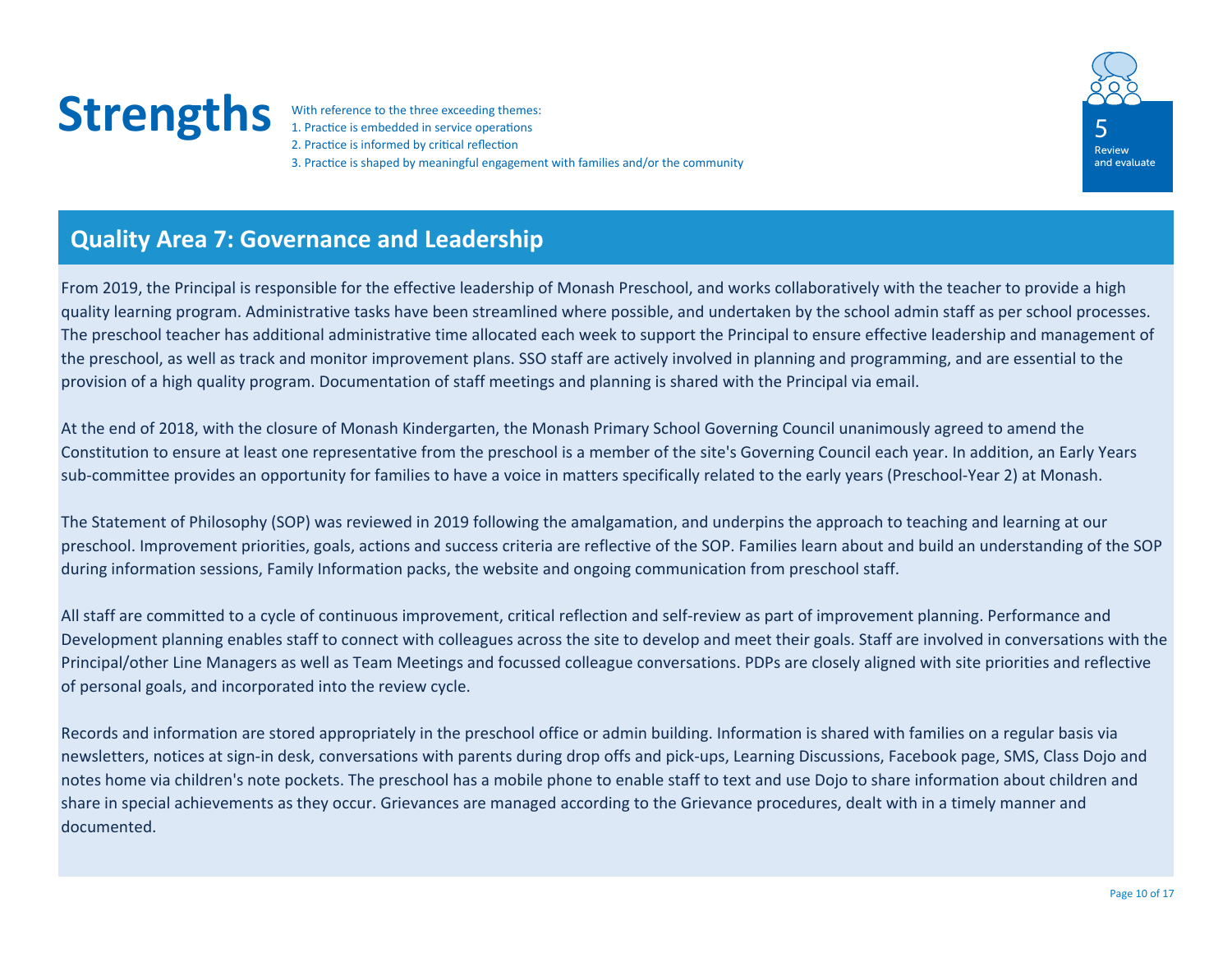## **Quality Improvement Plan for**

#### **202Ϯ**

#### *<u>Includes:</u>*

- Learning Improvement goals
- National Quality Framework priorities

#### How to complete this template

- Complete every step. The Preschool Quality Improvement Planning handbook explains how to do this. In addition your education director will provide support.
- Complete steps 1 to 3 during term 4 and have it approved by the director/principal, governing council chairperson and education director.
- •Email this plan (steps  $1 - 3$ ) to your education director.
- Ensure your preschool quality improvement plan is readily available on request to parents and families, and officers of the Education Standards Board.
- •Work through step 4 (Improve Practice and Monitor Impact) regularly throughout the year.
- $\bullet$ Complete step 5 (Review and Evaluate) in term 4 of each year.
- Your complete quality improvement plan should be reviewed and updated in term 4 each year.

#### For further information and advice contact your local education team.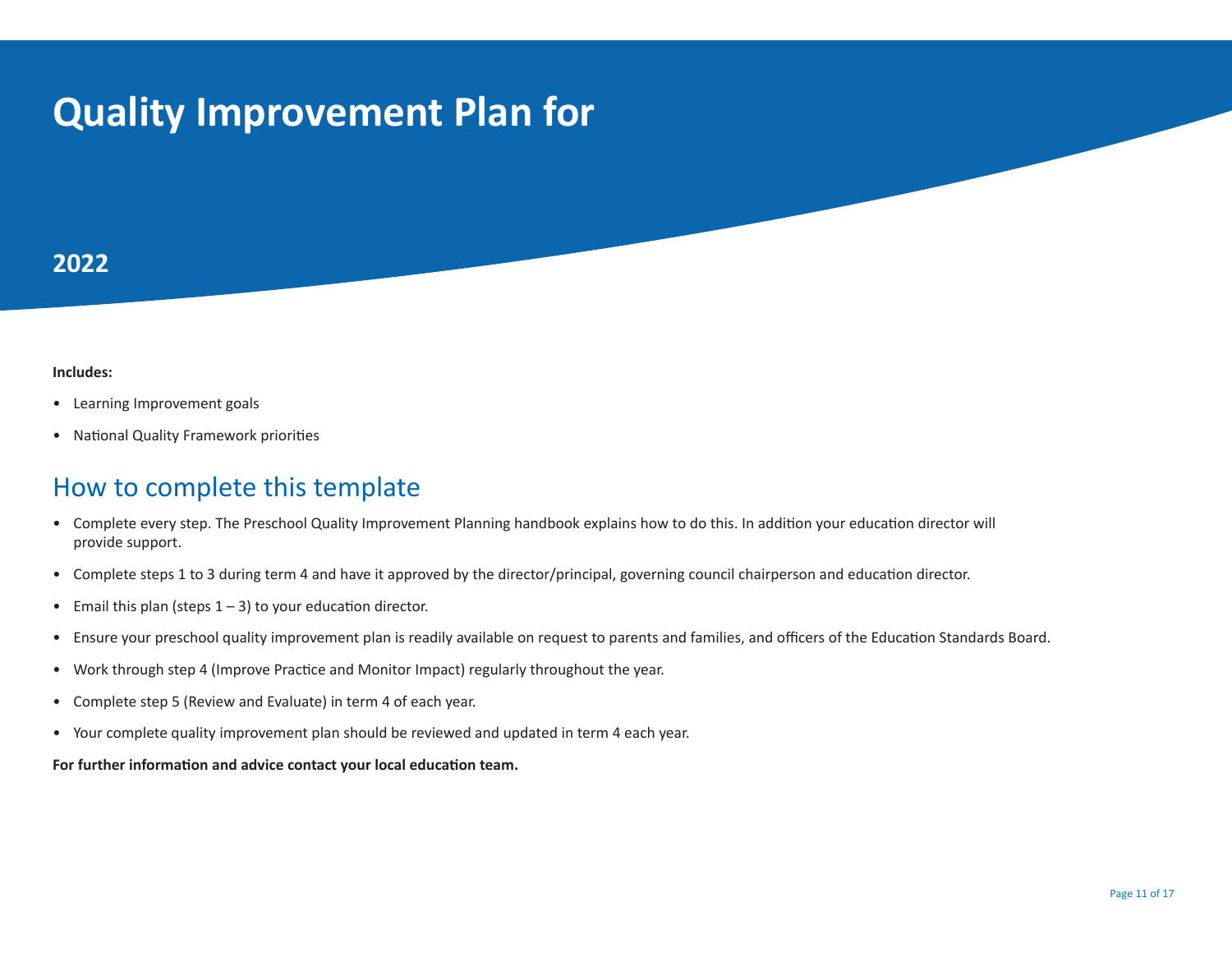

 $Goal 1:$  To improve children's pre-reading skills by focussing on the development of phonological awareness skills.

| Challenge of practice: will improve children's pre-reading skills. | If we implement a consistent approach to monitoring and developing children's phonological awareness skills then we                                                                                                                                                           |  |  |  |  |  |
|--------------------------------------------------------------------|-------------------------------------------------------------------------------------------------------------------------------------------------------------------------------------------------------------------------------------------------------------------------------|--|--|--|--|--|
| <b>Success criteria</b>                                            | Through ongoing analysis of observations, notes, formative assessment and pedagogical<br>documentation, we will see children<br>*developing phonological skills as measured by PASM screening tool.<br>*increasing their understanding of syllable, rhyme and initial sounds. |  |  |  |  |  |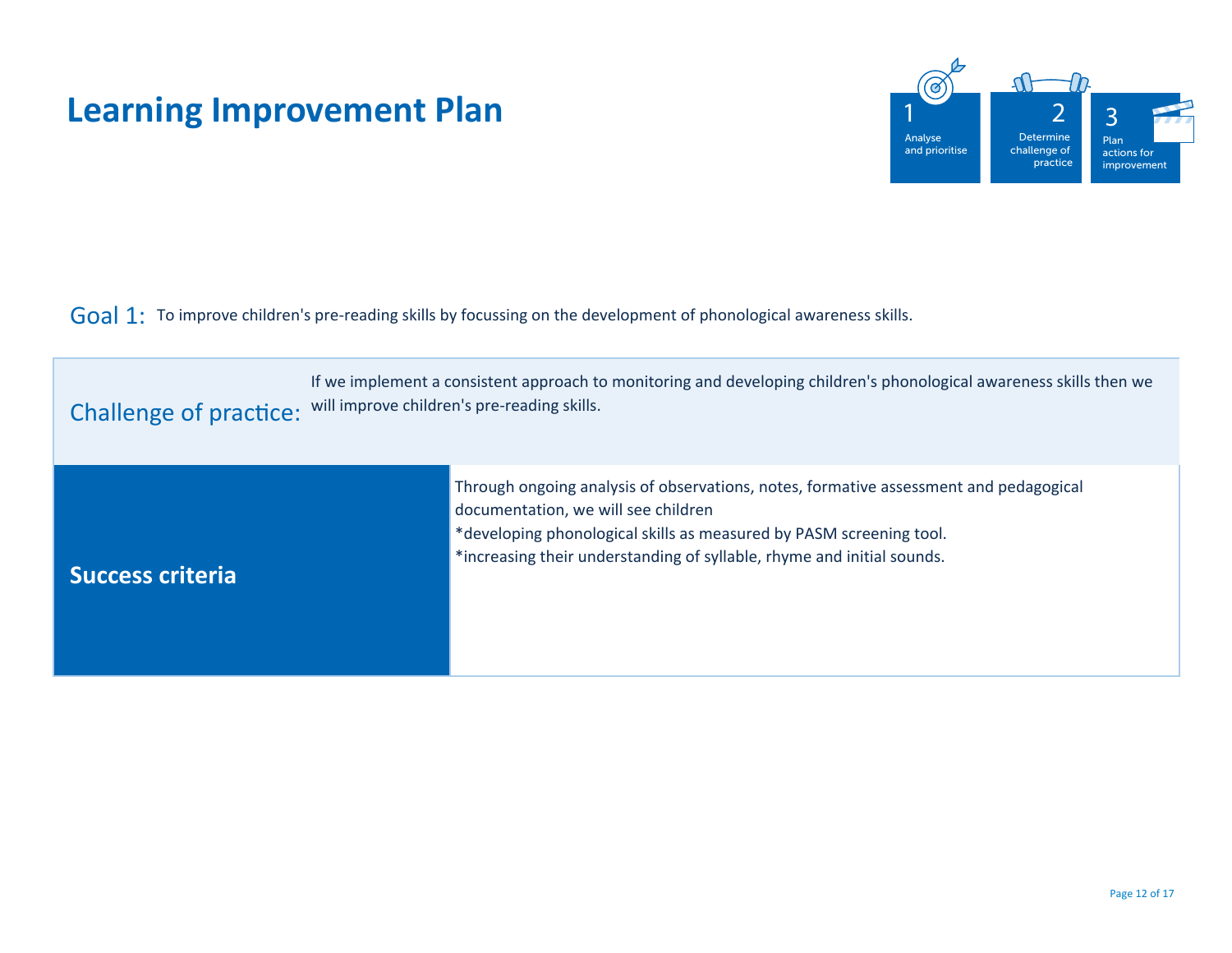### Goal 1 continued



| <b>Actions</b>                                                                                                                                                                               | <b>NQS links</b> | <b>Timeline</b>                                             | <b>Roles and responsibilities</b>             | <b>Resources</b>                                    |
|----------------------------------------------------------------------------------------------------------------------------------------------------------------------------------------------|------------------|-------------------------------------------------------------|-----------------------------------------------|-----------------------------------------------------|
| Educators will use the PASM screener to determine<br>individual learning goals and plan to support<br>children's progress.                                                                   |                  | By W5 T1<br>ILP meetings<br>end T1                          | Teacher<br>SSO                                | <b>PASM</b> screener<br>ILP documentation           |
| Educators will use the PASM screener to monitor<br>progress of each child.                                                                                                                   |                  | Twice per year?                                             |                                               |                                                     |
| Educators will implement the PreLit program.                                                                                                                                                 |                  | 3 sessions per<br>fortnight                                 | Teacher plans, SSO supports<br>implementation | PreLit program and resources<br>(purchased in 2021) |
| Educators will use book based learning opportunities<br>to complement children's understanding of<br>phonological awareness and immerse children in<br>syllables, rhymes and initial sounds. |                  | Daily                                                       | Teacher plans, SSO supports<br>implementation |                                                     |
| Educators will analyse data at fortnightly<br>meetings to monitor progress.                                                                                                                  |                  | Fortnightly.<br>Reported to<br>parents end T1<br>and end T4 | Teacher<br>SSO                                | <b>Observations</b><br>PASM data                    |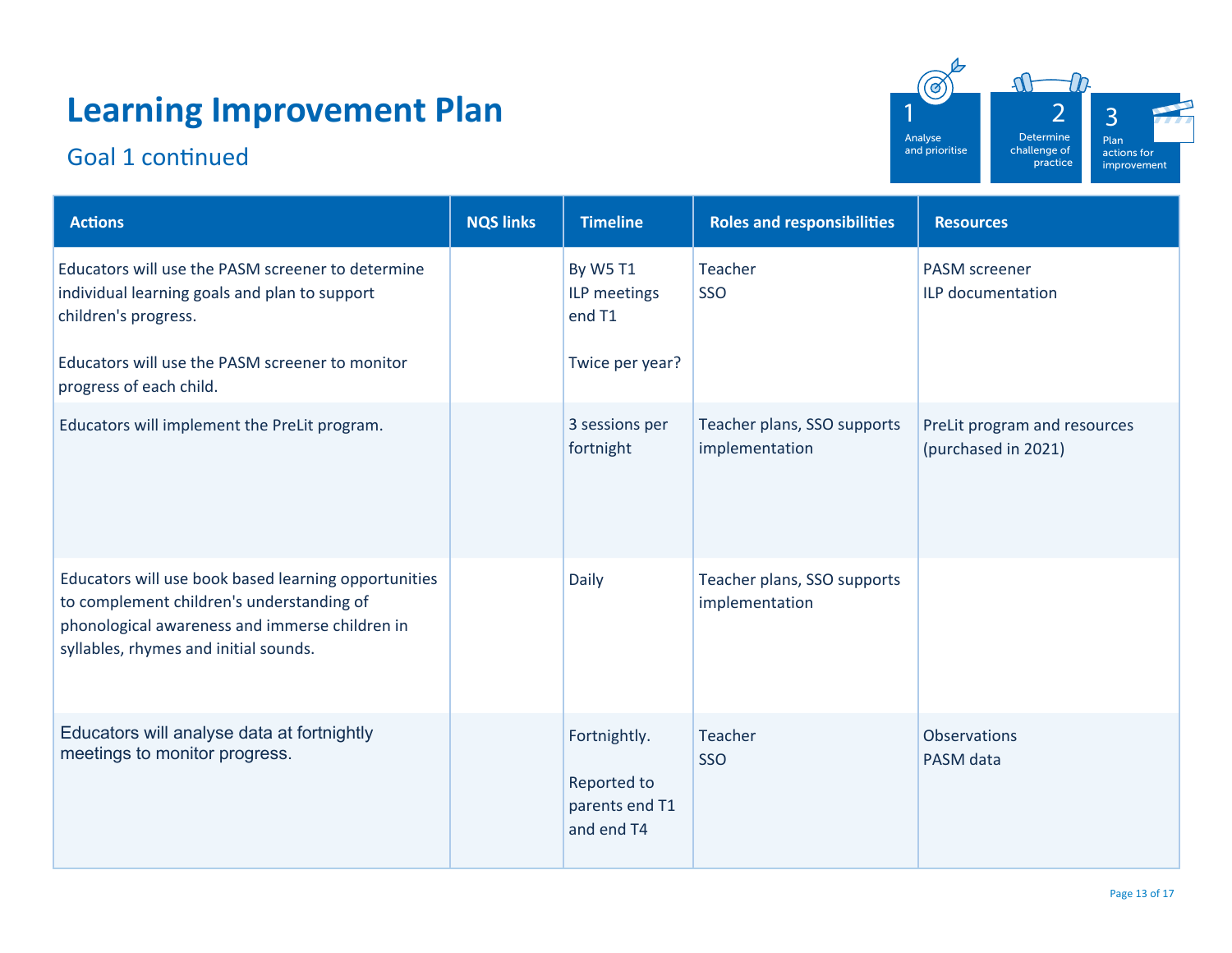

 $\overline{Goal}$  2: To improve children's understanding and use of number to quantify.

| <b>Challenge of practice:</b> | If we plan for and provide scaffolded number learning experiences then children's use of number to quantify will<br>improve.                                                                                                                                                                                                                                                                                                                 |
|-------------------------------|----------------------------------------------------------------------------------------------------------------------------------------------------------------------------------------------------------------------------------------------------------------------------------------------------------------------------------------------------------------------------------------------------------------------------------------------|
| <b>Success criteria</b>       | Through ongoing analysis of observations, notes, formative assessment and pedagogical<br>documentation, we will see children<br>*regularly use number to describe and compare.<br>*contribute to discussions about number in a range of situations.<br>*recognise 'how many' in collections of objects (subitise) with increasing complexity.<br>*demonstrating progress in their understanding of number evidence by numeracy progressions. |